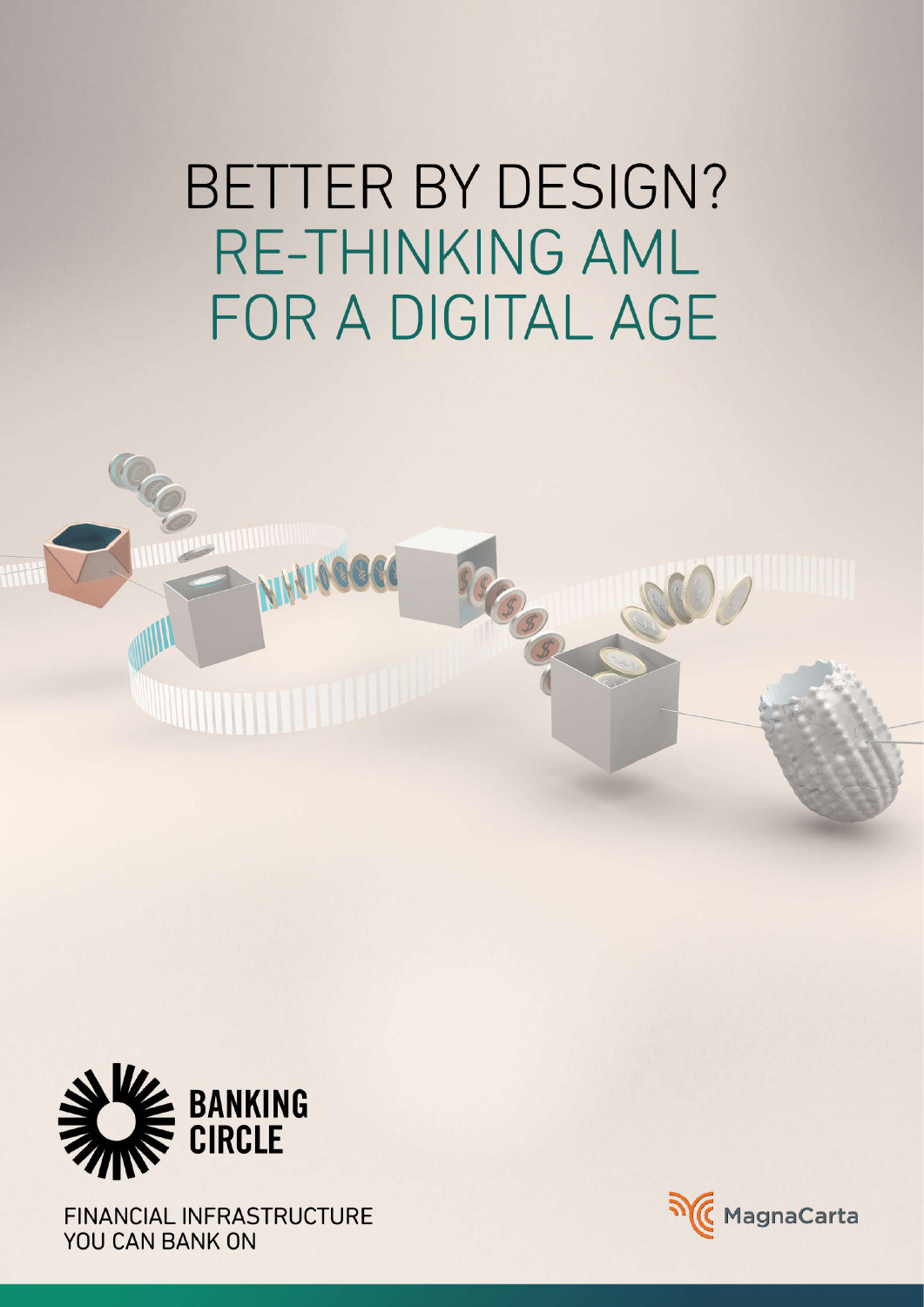# CONTENTS

| Research Methodology / Contributors                                              |                   |
|----------------------------------------------------------------------------------|-------------------|
| <b>Introduction</b>                                                              | $\overline{2}$    |
| <b>Executive Summary</b>                                                         | 3                 |
| Chapter I - Artificial Intelligence and Machine Learning - AML's Alpha and Omega | 4                 |
| <b>Chapter II - Data: More. Better. Cleaner</b>                                  | 6                 |
| Chapter III - Shape up: Organisational design and AML                            | 8                 |
| Chapter IV - For the many, not the few: why collaboration matters                | 10                |
| Chapter V - Regulation: A flexible friend?                                       | $12 \overline{ }$ |
| Conclusion                                                                       | 14                |
| <b>Sources</b>                                                                   | 15                |
| <b>Banking Circle</b>                                                            | 16                |

This whitepaper was developed using the insights gathered from in-depth interviews with a variety of industry experts based in Western and Central Europe. The research was complemented by findings from a Censuswide survey conducted by Banking Circle amongst 300 C-suite decision-makers in banks across Europe.

Fieldwork was conducted during November and December 2020.

### **CONTRIBUTORS**

Banking Circle would like to thank the following individuals for their input into this report:

Professor Brigitte Unger, Chair, Public Sector Economics, Utrecht University (Prof Unger is the principal Author, European Parliament report into Money Laundering)

Chris Caruana, Vice President of AML Solutions, Feedzai

Dave Burns, Chief Revenue Officer, Napier

Jane Jee, CEO, Kompli-Global

Jon Turnes, Partner, Adamant Lane

John Edison, Global Head of Financial Crime and Compliance Management Products, Oracle Europe

Livia Benisty, Global Head of Business AML, Banking Circle

Rene Kartodikromo, Director, Deloitte

Samantha Sheen, Head of Financial Compliance, Stripe Europe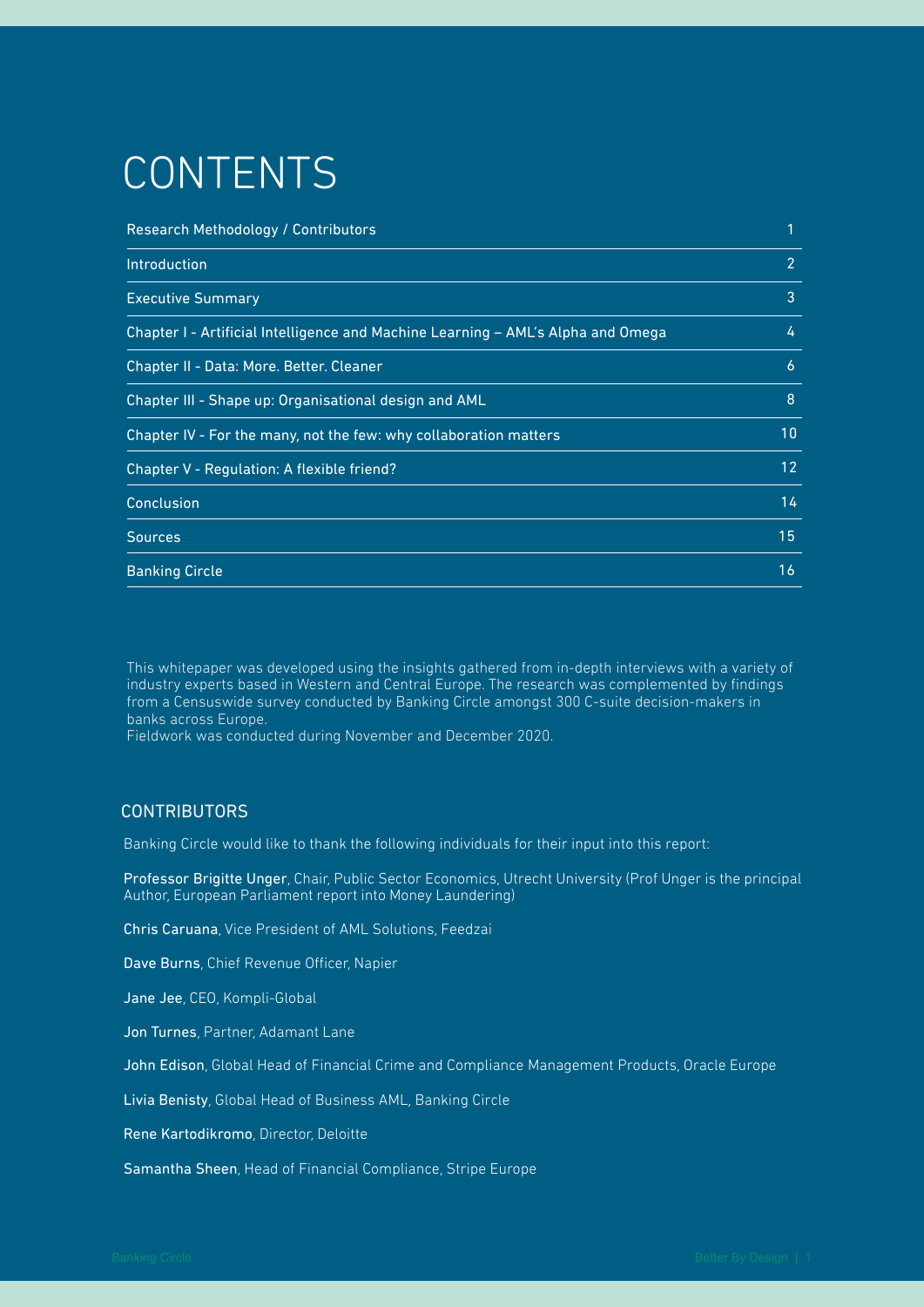# <span id="page-2-0"></span>INTRODUCTION

### AML: From necessary burden to a business benefit

Europe's banks are undergoing one of the greatest periods of transformation in their 800-year history. Banking models that prioritised delivery through branch networks are disappearing, replaced by digital as mobile takes control of more of our own and our customers' lives. The potential of this new world is well understood - personalised services, faster response times, instant payments - to name a few, available in real-time, around the clock.

Despite this potential, the speed of digital adoption by customers and accelerated digitalisation across financial services in response to COVID-19, has helped create a rapidly widening opportunity for fraud, with criminals able to exploit gaps between digital solutions, banking systems and customers.

Among the rising cases of fraud, money laundering has grown rapidly as regulation and bank processes struggle to keep pace with the rise in criminal innovation. Fines for Anti-Money Laundering (AML) compliance breaches in the first six months of 2020 outstripped the total for the whole of 20191 - fines for the first half of 2020 were 40% higher than for the whole of the previous year2.

While penalties are sometimes small relative to industry revenues, the damage they cause - to customer trust and business disruption - is considerable. The opportunities to leverage operational efficiencies from automated compliance processes are also overlooked.

"AML fines reached \$706m in H1 2020 versus \$444 million for all of 2019" Duff & Phelps

To help interpret what's happening and how the industry should respond, Banking Circle commissioned research of 300 senior decision-makers in European banks as well as conducted interviews with industry experts.

We asked how AML processes should be improved, what the role of AML should be in the broader context of digital transformation, and if targeted action to combat digital crime can be designed in a way that complements, not conflicts with, the business of banking.

The message we got back is clear. Successful AML strategies are about more than just complying with regulatory rules, and their implementation should not be limited to the compliance team. Now and in the future, fighting money laundering means having the right technologies in place, backed by optimal organisation design and robust data and analytics.

Indeed, far from being a burden, the right approach to AML can be an enabler - driving efficiencies and leaner processes, and in turn helping to create the mindset for urgent digital transformation initiatives.

Anders la Cour Chief Executive Officer Banking Circle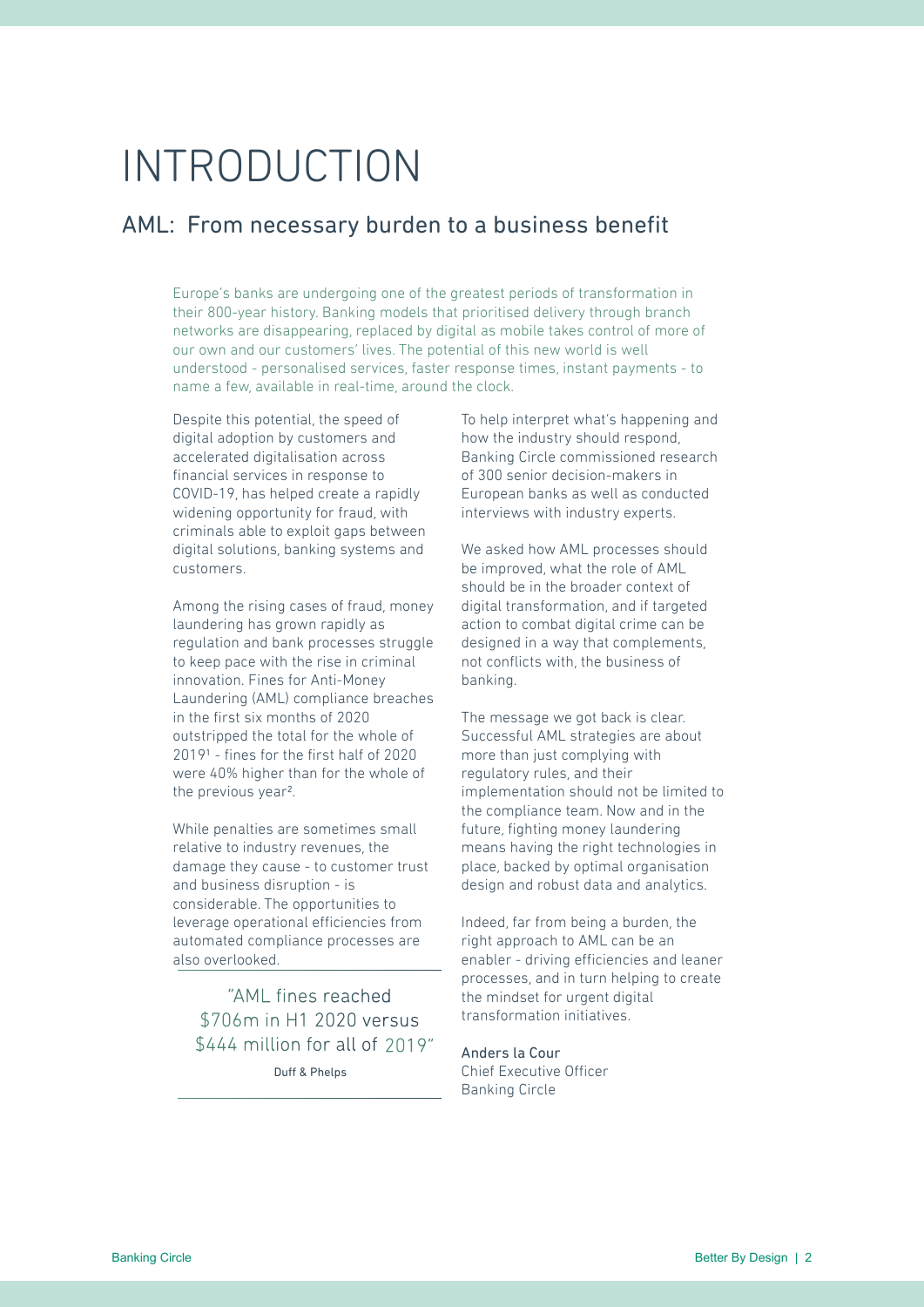# <span id="page-3-0"></span>EXECUTIVE SUMMARY

While AML is a widening compliance and regulatory requirement, there is a growing opportunity for banks to approach AML within the context of the digital transformation agenda. Success is no longer simply about compliance with regulatory rules and policies. Instead, it is now understood that getting AML right can deliver streamlined processes and create business value by unlocking efficiencies.

### This report highlights pathways to help tackle the rising compliance threat:

Embrace advances in Artificial Intelligence (AI) and Machine Learning (ML). 42% of senior bankers across Europe cited outdated legacy technologies as a major issue3. Separately, it is reported that some current AML systems generate 95% false positives<sup>4</sup>. Investment in modern automation and ML software is a must, particularly in response to the rapid adoption of Faster Payments and instant settlement.

### From capture to labelling and analytics – radical data quality improvements are crucial.

Interviewees estimated that up to 15% of real-time transactions are being blocked due to poor data on either recipients or transaction initiators. Almost one in four respondents to our European banking survey (24%) cited poor quality data as a key concern for the success of their IT strategy, just behind data security at 28%5. By using a wider range of data sources – including social media and government  $ID -$  respondents estimated it would be possible to reduce investment in staff resources to investigate AML cases by up to 15%6.

### Cross-industry collaboration – including regulators – is essential as part of wider efforts to tackle the threat and extract opportunities from compliance.

More than a third of the senior bankers we surveyed said that inconsistent approaches represented a major challenge for them in 2021. With individual fines reaching record levels – such as the \$1 billion fine handed to ING in 2018 – and criminal activity on the rise, industry and regulators must work together more closely on creative approaches such as the 'regulatory sandboxes' established in some jurisdictions. It's time for smarter systems and smarter regulation – and the realisation that all parties are united in a common goal.

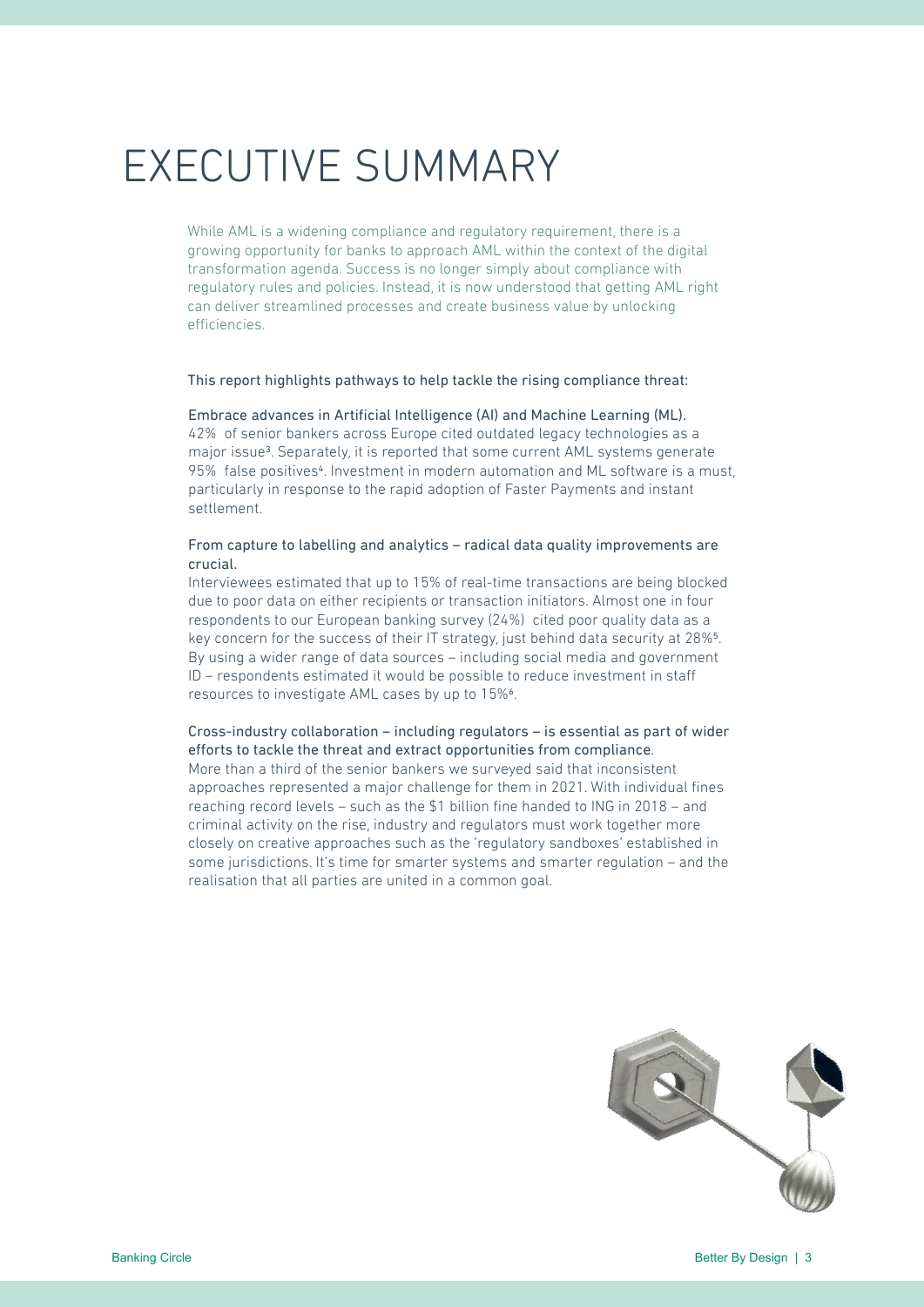### <span id="page-4-0"></span>CHAPTER I Artificial Intelligence and Machine Learning – AML's Alpha and Omega

The benefits of AI and ML-led approaches to money laundering are now broadly coming into focus. Banks should be doubling down on their efforts in this space.

Digitalisation is generating opportunities for everyone: consumers, merchants, banks – and criminals. Taking Faster Payments as one example, there are now 53 countries with working digital Faster Payments systems, according to a recent study by FIS/WorldPay7. Such systems make life easier for everyone, from small companies to workers in the 'gig' economy who need to get paid quickly. FIS predicts that the number of countries using Faster Payments will grow by around a third in 2021 – yet banks and intermediaries remain uncertain about how to monitor instant payments to prevent money laundering.

John Edison, Head of Financial Crime and Compliance Management Products at Oracle, estimates that "some organisations are stopping up to 15% of Faster Payments purely because of low confidence in the originator or recipient."

"Whether it's instant payments, corporate billing or internet banking, one thing is clear – old approaches to Anti-Money Laundering, including manual investigations and rules, simply aren't effective in the digital world," stresses Livia Benisty, Global Head of Business AML at Banking Circle.

Unfortunately, too many actors in the value chain are still relying on outdated technology, and data that is of poor quality. Furthermore, badly organised data is hampering the full introduction of new digital-first approaches to AML.

"One thing is clear: old approaches to anti-money laundering won't work in the digital world." Livia Benisty, Banking Circle

As Jane Jee, CEO of Kompli-Global, puts it: "Legacy systems are not compatible with modern, API-based systems. It's no longer a question of high-risk countries, but high-risk institutions using out-of-date technologies."

"Up to 15% of Faster Payments are being stopped purely because of low confidence in the originator or recipient" John Edison, Oracle

### Budget cuts – blunting weapons before the battle?

Recognising the need to change, a wide range of banks have begun to introduce AI-based approaches to combat the rise in money laundering. However, those interviewed for this study believe that, to date, AI has been implemented in far too inconsistent a fashion.

As Jon Turnes, Partner at Swiss FinTech, Adamant Lane, commented: "Systems need to improve across the board, otherwise we'll see a flow of fraud and money laundering towards companies and sectors that don't employ effective end-to-end monitoring."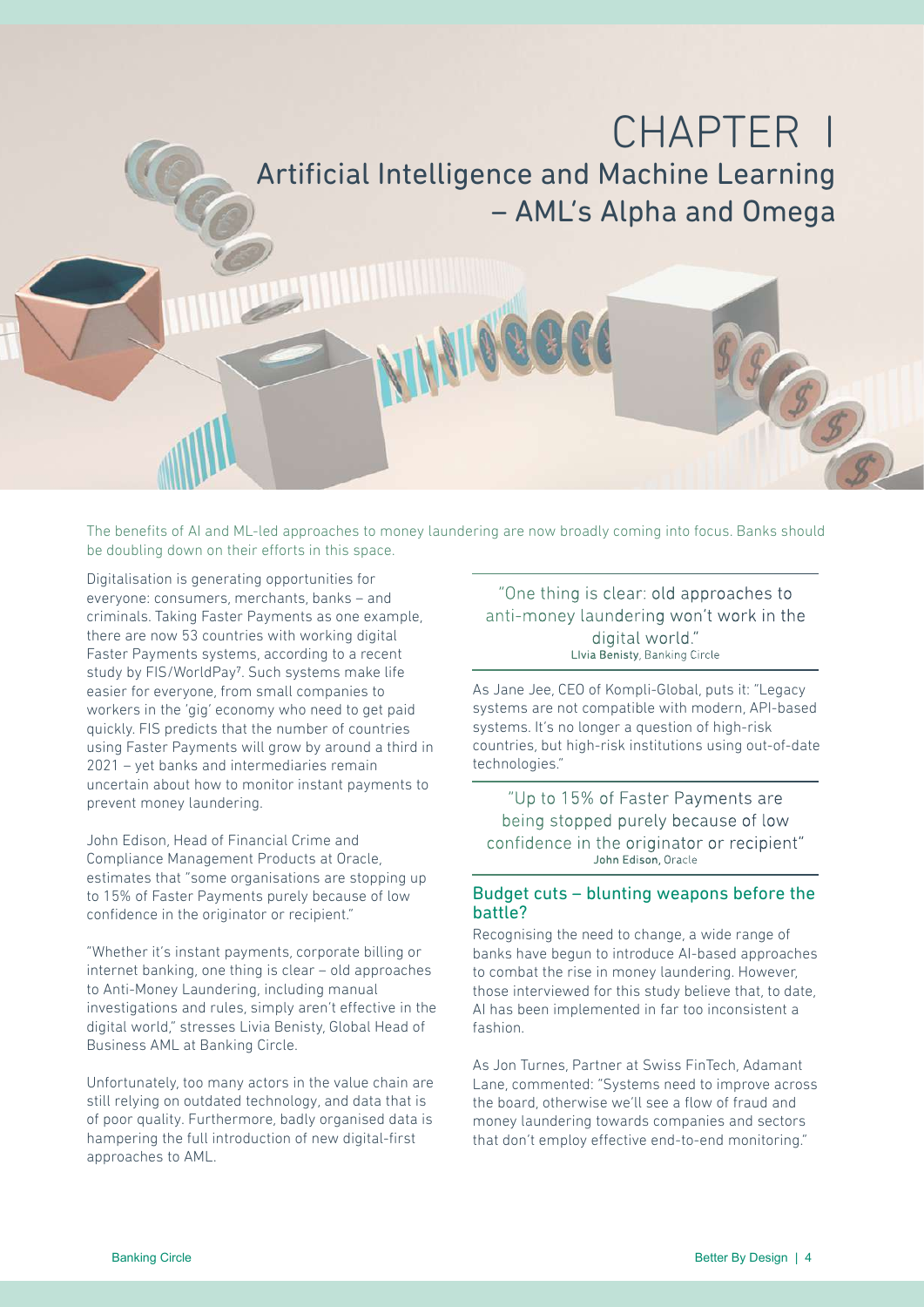Part of the problem is that banks and other institutions are facing cuts to their IT budgets, with consultants from Bain to Deloitte predicting cuts in financial institutions' technology spending8.

Dave Burns, Chief Revenue Officer at Napier, says: "Banks are trying to raise their base levels of risk capability, but it's a question of balancing cost and risk." Oracle's John Edison agrees, explaining that "budgets are getting tighter across the board, and driving the balance between investment and reward when it comes to AI will be tricky."

### AI has seen the future…

"Al will enable us to think ahead to the problems of 2025, using deep learning and neuro-analytics." Chris Caruana, Feedzai.

Despite falling budgets, our interviewees believe that AI and ML represent the only option for banks to battle money laundering as they transition to a digital future. Looking ahead, our respondents envisage a future in which robotic process automation is standard, automatically applying ML techniques to data harvested across the entire transaction chain, rather than just select parts of the process as is the case at present.

Chris Caruana, VP of AML Solutions at Feedzai, says AI will "enable us to think ahead to the problems of 2025, using deep learning and neuro-analytics to think like criminals do, especially at the placement stage." Rene Kartodikromo, Director of Deloitte Netherlands' Financial Services practice, confirms: "We need to switch from traditional monitoring to smart monitoring – at present, many banks' AML systems are

generating a large amount of false positives." If anything, false positives are set to get worse, as proposed increases in the contactless transaction limit make higher-value fraud a greater possibility, according to a new report from Featurespace9.

"AML systems are generating a large amount of false positives" Rene Kartodikromo, Deloitte

These increased risks make the introduction of the latest AI-led transaction monitoring systems even more important. But finding the right way to introduce AI to your digitalisation strategy isn't just about budgets and vision. It's also about the right approach to acquiring, managing and interpreting data.

### AI in action: Stripe launches Machine Learning fraud detector

Global payments company Stripe created its Radar product in response to the high rate of declined transactions some clients were experiencing, with banks blocking Faster Payments or lowering transaction limits because of unspecified security concerns<sup>10</sup>. Radar employs ML honed by data from millions of companies around the world to detect and block fraud for Stripe's clients.

The fraud detection tool distinguishes fraudsters from legitimate customers in real-time, using vast data sets to produce predictive models of how, where and when fraud is likely to occur – and can be customised to adapt to Stripe's clients' businesses.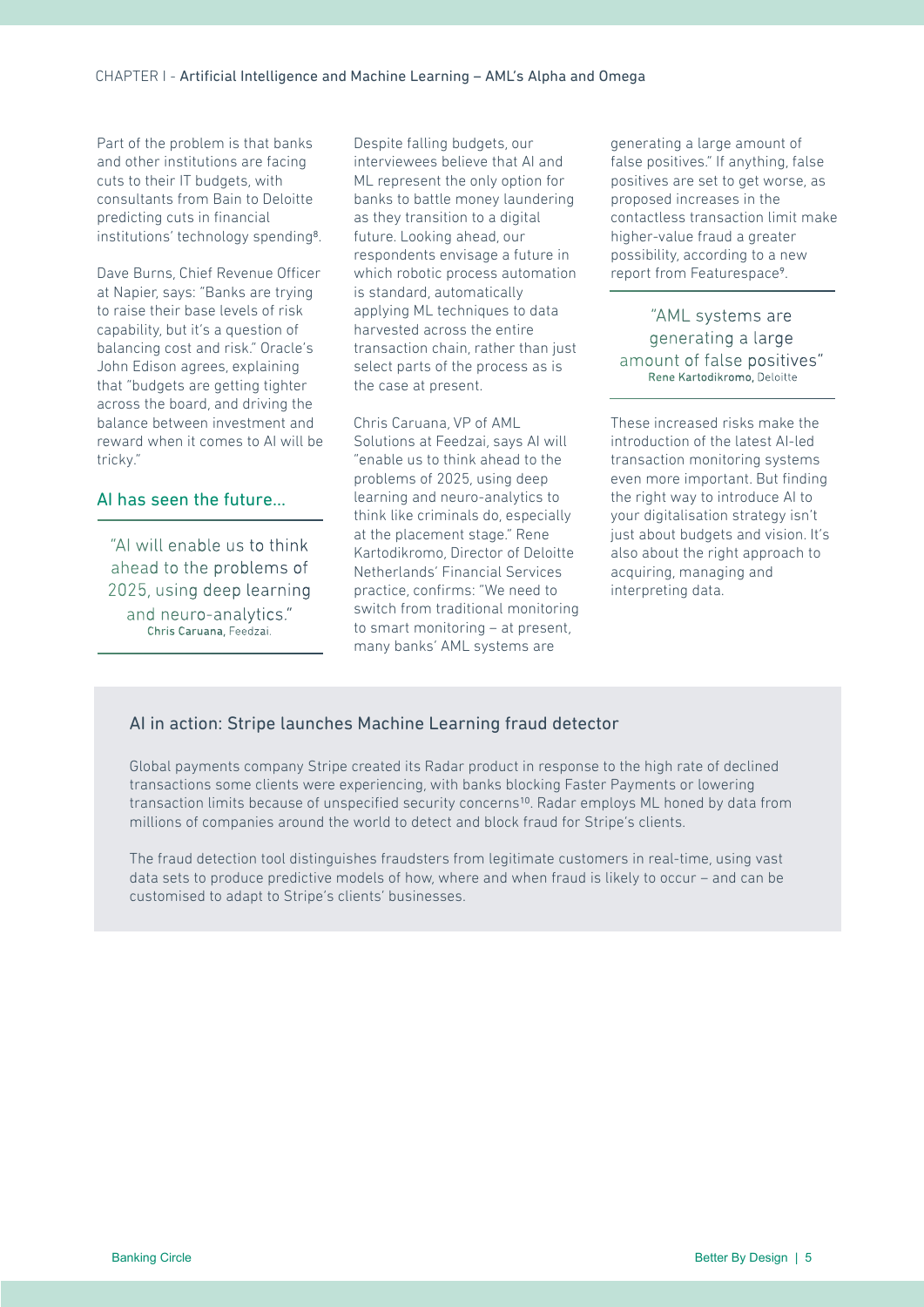<span id="page-6-0"></span>

New AI and ML technologies are great – but they need to be fed with clean, well-labelled data from the right sources.

Recent pan-European research of the infrastructure challenges banks face, commissioned by Banking Circle, shows just how big a problem legacy IT infrastructures are across the continent. The survey quizzed bankers about their main IT priorities for 2021.

### 29% - Respondents highlighted data security as their leading concern

- 29% Creating a better customer experience
- 24% Improving the quality of data employed
- 23% Improving AML processes

"Improving the quality of data used, alongside introducing better AML processes, are banks' key concerns in 2021." Livia Benisty, Banking Circle

### Raising their game

Our interviewees agreed that both the quality of data, and the way in which it is gathered, needs to improve. Oracle's John Edison estimates that up to 80% of investigators' time on suspect transactions is spent gathering information on the parties involved. He says this can improve "if we widen the signal base to include things like social media and government documentation. We estimate that organisations could reduce the time they spend on resolving suspected money laundering events by 10-15% by using complementary data sources."

"Using complementary data sources could reduce the time spent on dispute resolution by up to 15%." John Edison, Oracle.

Widening data sources doesn't just mean looking outside the organisation, however. For Feedzai's Chris Caruana, banks should be breaking down their internal silos and looking across a wider range of customer touch points to verify customers' identities and confirm transactions: "All available data should be rolled up and shared across the organisation in a secure manner. At the same time, the use of unstructured data is another problem."

### The regulatory angle

Professor Brigitte Unger, Chair of Public Sector Economics at Utrecht University, says "many banks are hampered in their use of customer data because of GDPR rules – as are the police.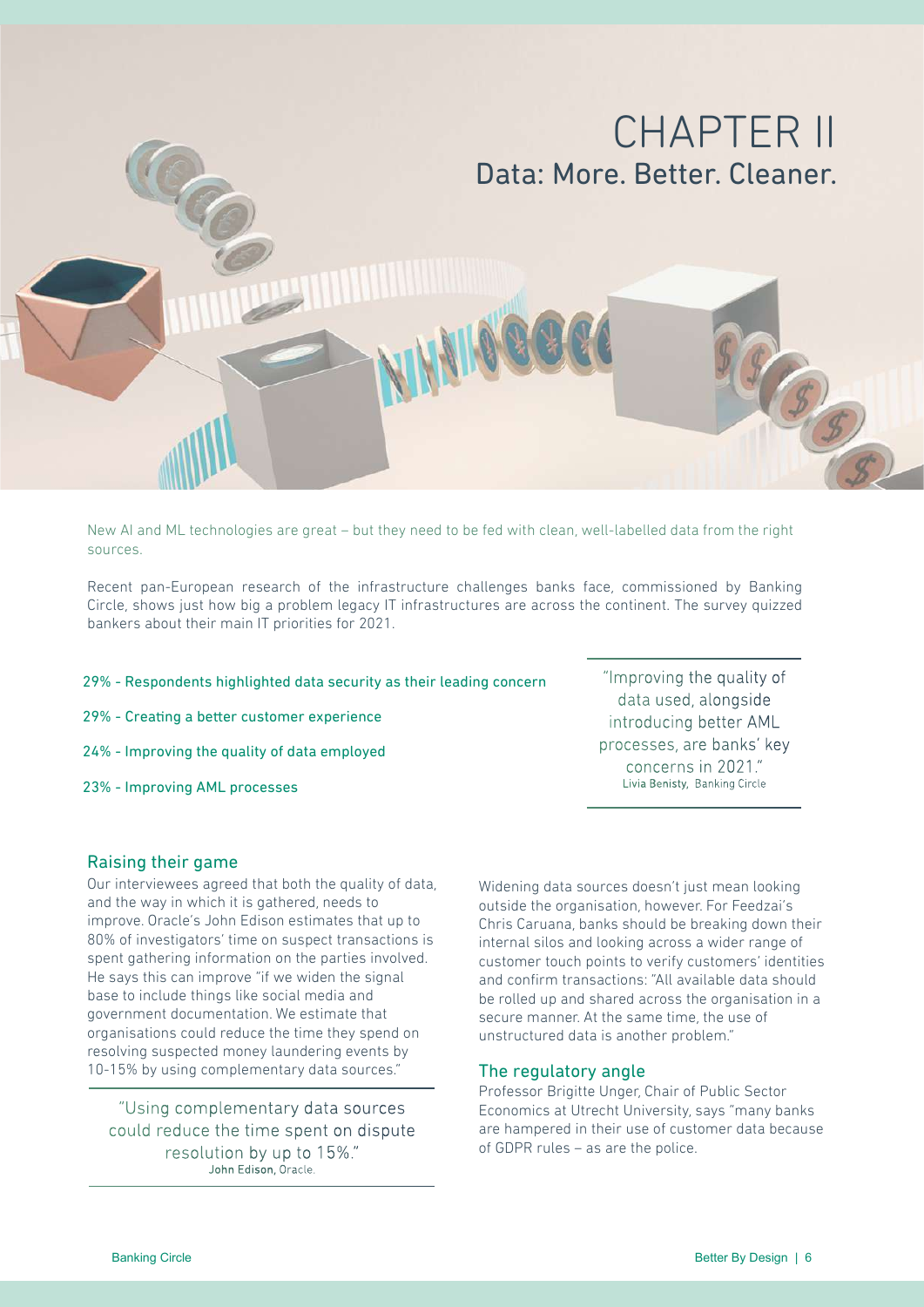"The recent public/private partnership between Dutch banks is a model for improving information exchange in the fight against money laundering."

Across Europe, regulators appear to be taking heed of Professor Unger's comments. A recent report commissioned by the European Parliament<sup>11</sup> recommends blacklisting organisations known to have originated money laundering transactions, limiting the role of shell companies and improving data about transaction originators and recipients through national company registers.

### Come together: Dutch banks making a difference

Global consulting firm Deloitte is leading a project in the Netherlands which brings together five leading Dutch banks – ABN AMRO, Rabobank, ING, De Volksbank and Triodos – to jointly develop an AML solution.

Collectively, these banks account for a large share of the payments executed in The Netherlands. In partnership with Deloitte, they have created a joint venture which will allow them to pool their transaction data and undertake common analysis of that data to identify exceptions which could indicate either the presence of money laundering or terrorism financing.

"Artificial Intelligence and Machine Learning are becoming increasingly important in the fight against money laundering", explains Rene Kartodikromo, Director at Deloitte Netherlands. "The idea is to develop a secure, cloud-based data platform and bring in either third-party or other existing solutions to monitor money flows between banks. Current solutions have not proven effective enough as they are caught in silos within banks. By identifying patterns in the transaction data, we hope to improve on the current rules-based approaches which criminals have found relatively easy to circumvent."

Kartodikromo notes that, "it was easier to achieve this cross-institutional collaboration given the rich history of collaboration between Dutch banks in other areas like cash management and digital payments. Collaboration is really a question of defining common goals and making sure everyone wants to achieve a similar outcome."

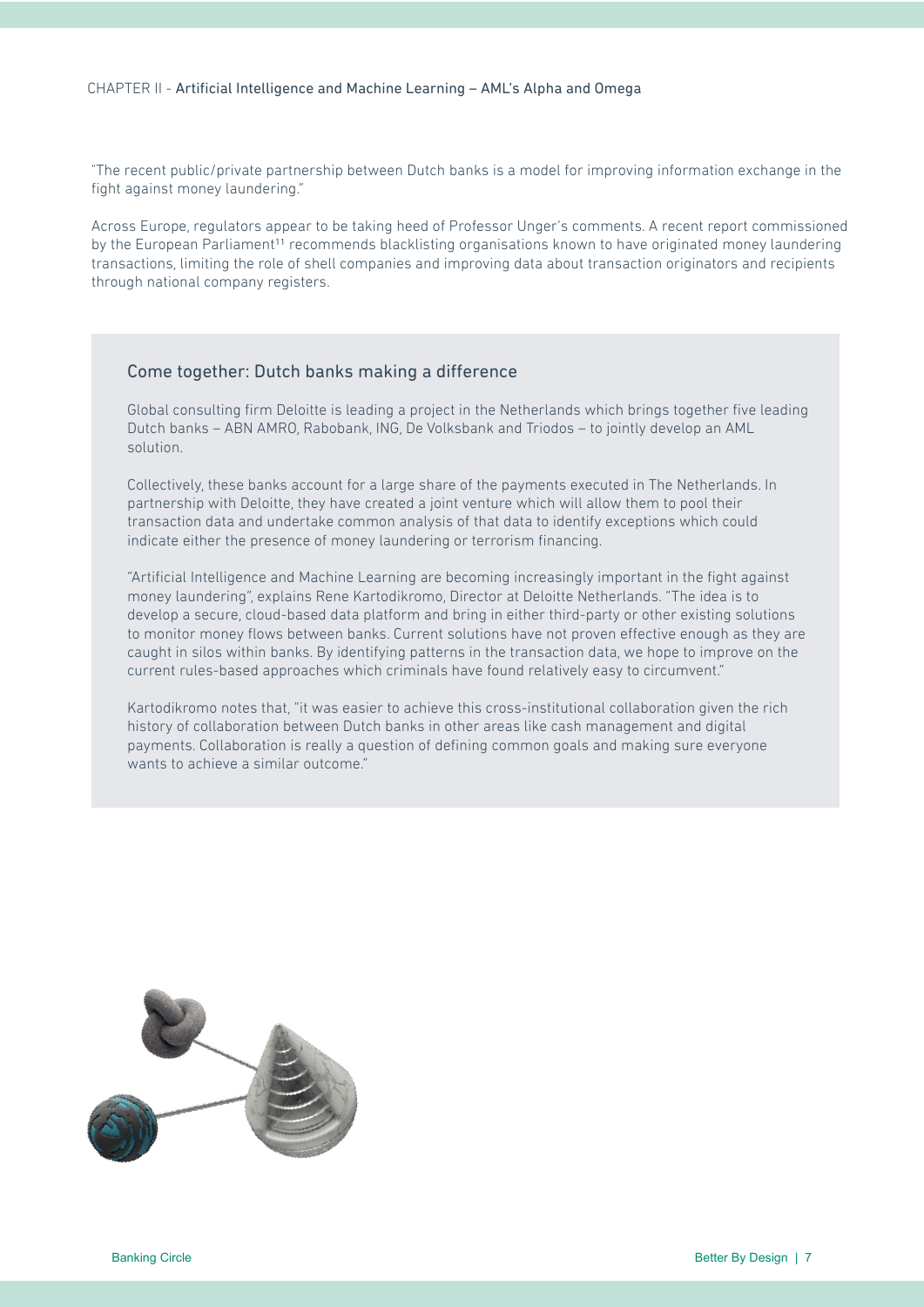<span id="page-8-0"></span>

New ways to tackle AML aren't all about technology. Banks need to break down silos and challenge entrenched assumptions and ways of working.

Introducing new approaches to AML in the middle of a wholesale revolution in banking isn't easy – legacy technology stacks, dwindling IT budgets and poor data quality all make introducing new, digital-first approaches a challenge. However, the experts we spoke to for this study feel one of the biggest challenges lies in banks' strategies and thought processes when it comes to fighting money laundering. As we'll see, what Kompli-Global CEO Jane Jee calls "banks' legacy thinking" applies not just to the banks themselves, but to their relationship with partners, suppliers and customers.

### Consistently innovative thinking

Respondents to our 2020 survey of senior European bankers12 cited a lack of consistent approaches between business units in different countries as the second-biggest internal challenge they face after legacy IT infrastructures. More than 39% of respondents agreed that such inconsistencies would be a threat to their business objectives this year.



One-third of Europe's bankers say inconsistent approaches could compromise business objectives Source: Banking Circle survey

Inside banks, the problem can be described as a combination of a process-driven approach and a siloed mentality. Jon Turnes of Adamant Lane says: "AML is seen as a business blocker inside financial institutions – and people want it to be more dynamic." At the same time, new approaches and new thinking, such as the application of Artificial Intelligence to previously manual processes, are being applied in a piecemeal and inconsistent fashion. Dave Burns of Napier says "the system is broken – there's a siloed approach, and that's not

working. Chief Risk Officers should be responsible for AML, bringing together what they need from operations, technology and risk management."

"AML compliance teams should see themselves as advisers to the business." Samantha Sheen, Stripe

Interviewees also felt that those responsible for AML operations inside financial institutions didn't help themselves sometimes, being too content to sit inside the compliance function and viewed as box-tickers or a cost centre. Stripe's Samantha Sheen argues that AML compliance teams should see themselves as advisers to the business, "otherwise it becomes a question of 'it's their problem', or, 'out of sight is out of mind'."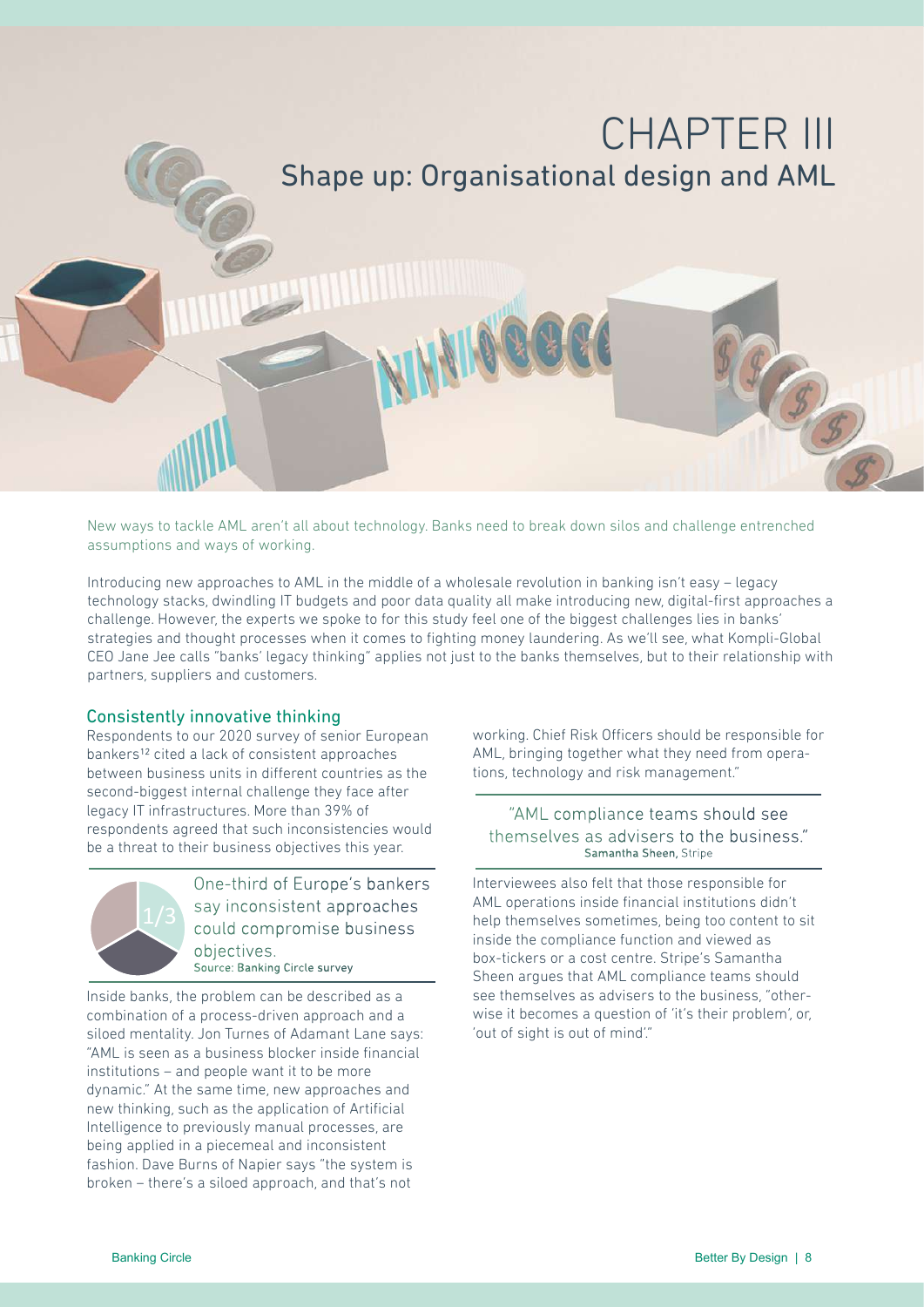### Thinking outside the (bank) box

"There needs to be an overhaul of beneficial ownership registers across Europe." Prof. Brigitte Unger, Utrecht University

If banks need to be consistent in their approach to innovation, then some of their partners and customers aren't making life any easier. Professor Brigitte Unger, who recently authored a report on AML regulation for the European Parliament, says beneficial ownership registers across Europe need to be overhauled: "SMEs are often being used as accessories by money launderers without their knowledge. The burden of proof lies with the company concerned – but government records can be faulty." Adamant Lane's Jon Turnes agrees, and feels that there needs to be more collaboration across the board.

However, he cautions that, "this has to mean full transparency and openness on data, and systems integration end to end, from 'funds in' to exit."

While new approaches based on AI and ML are at the heart of tomorrow's AML strategy, banks need to adopt more collaborative approaches for success. These collaborations aren't just with FinTechs and other service providers, but with their own subsidiaries, clients, and national and supra-national regulators.

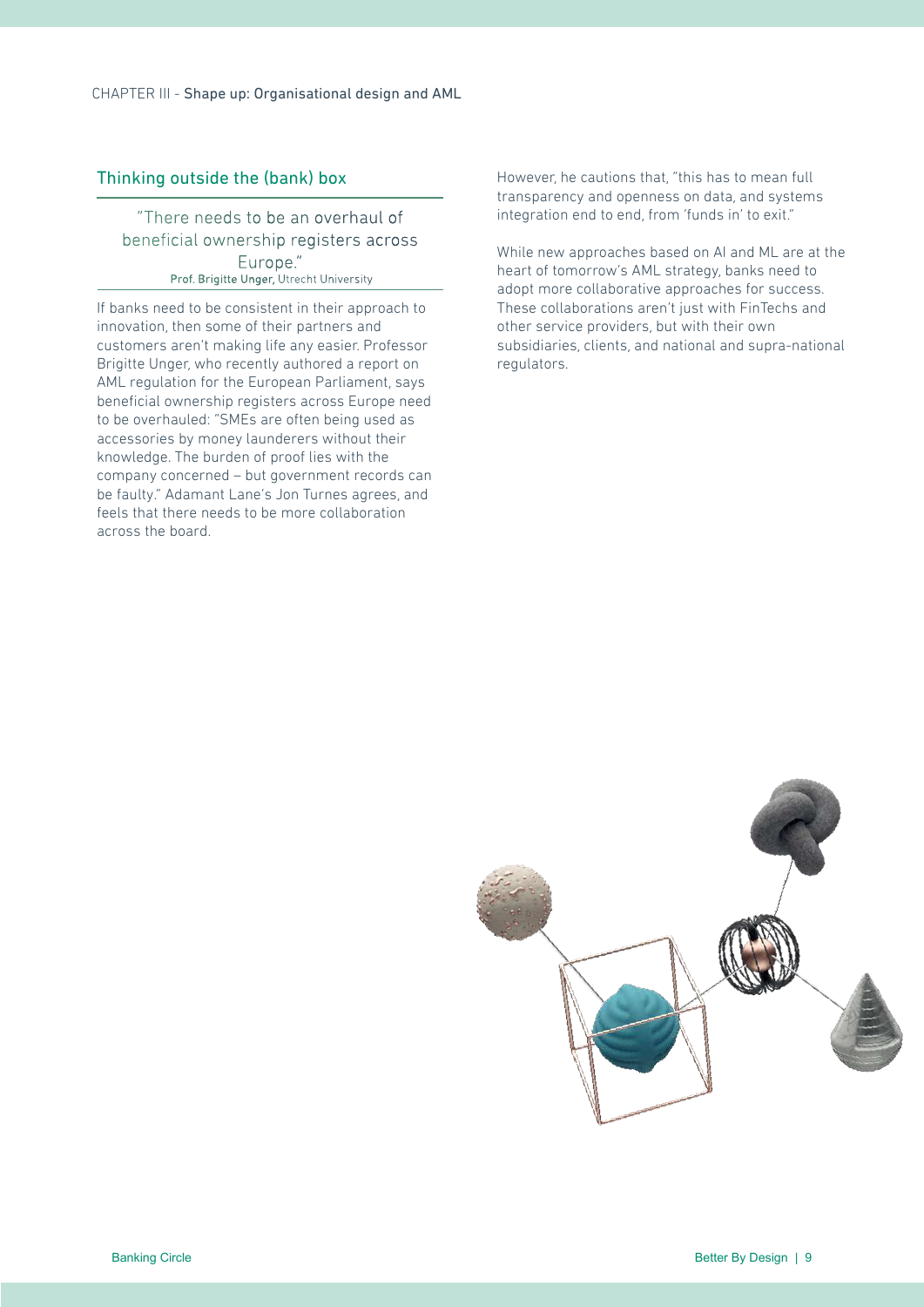## <span id="page-10-0"></span>CHAPTER IV For the many, not the few: why collaboration matters

Industry needs to rethink its approach to collaboration to become more inclusive

As we've seen, solving AML challenges in the digital environment isn't just about new solutions coming from within banks: it's equally about cross-industry collaborative approaches between financial institutions themselves, between banks and suppliers, and between regulators and the industry in its widest sense.

Our case study below offers one example of where a bank has partnered with a FinTech company to deliver meaningful results – but collaboration shouldn't just be confined to bi-lateral partnerships between two organisations on a single issue. As Deloitte's Rene Kartodikromo puts it, "for the longer term we need to investigate how we can create entire systems that use advanced analytics based on shared data – at both international and national levels."

"Collaboration can't be confined to bi-lateral partnerships between two organisations on a single issue." Rene Kartodikromo, Deloitte

Deloitte's work with Dutch banks shows this kind of ambitious vision becoming reality. However, the experts we spoke to for this study say there are a few roadblocks to overcome before we get there.

While many organisations like the idea of collaboration and may recognise the benefits, there's still some hesitancy about getting involved. As Samantha Sheen from Stripe puts it, "many organisations are reluctant to give away their data sources – it's like McDonald's' secret sauce recipe. The problem is not the will to collaborate – external

regulators must give clear, definitive guidance on AML, and organisations must be clear that they can share [client] data without violating GDPR rules."

Both in industry and government, there are positive signs that this reluctance is beginning to change. The US Department of Social Security recently<sup>13</sup> agreed a partnership with a select number of approved financial institutions to allow those banks to confirm Social Security IDs online, speeding up a process that had previously taken weeks; likewise, the UK's Driver and Vehicle Licensing Agency (DVLA) is engaged in a similar pilot, as are several US states' Department of Motor Vehicles (DMV). Perhaps the best-known collaboration between a region's banks and governments in the fight against financial crime is BankID in the Nordics, where customers' biometric data is securely stored to enable access to banking services, Breaking down roadbloacks and metallic welfare payments and national health services.

> There are signs that things are changing within the industry, too. Oracle's John Edison notes that "there are sub-groups where financial institutions are coming together, like Visa, Mastercard and SWIFT, and opening up their API structures to collaborators. We are going to see a lot more of this in the next two years."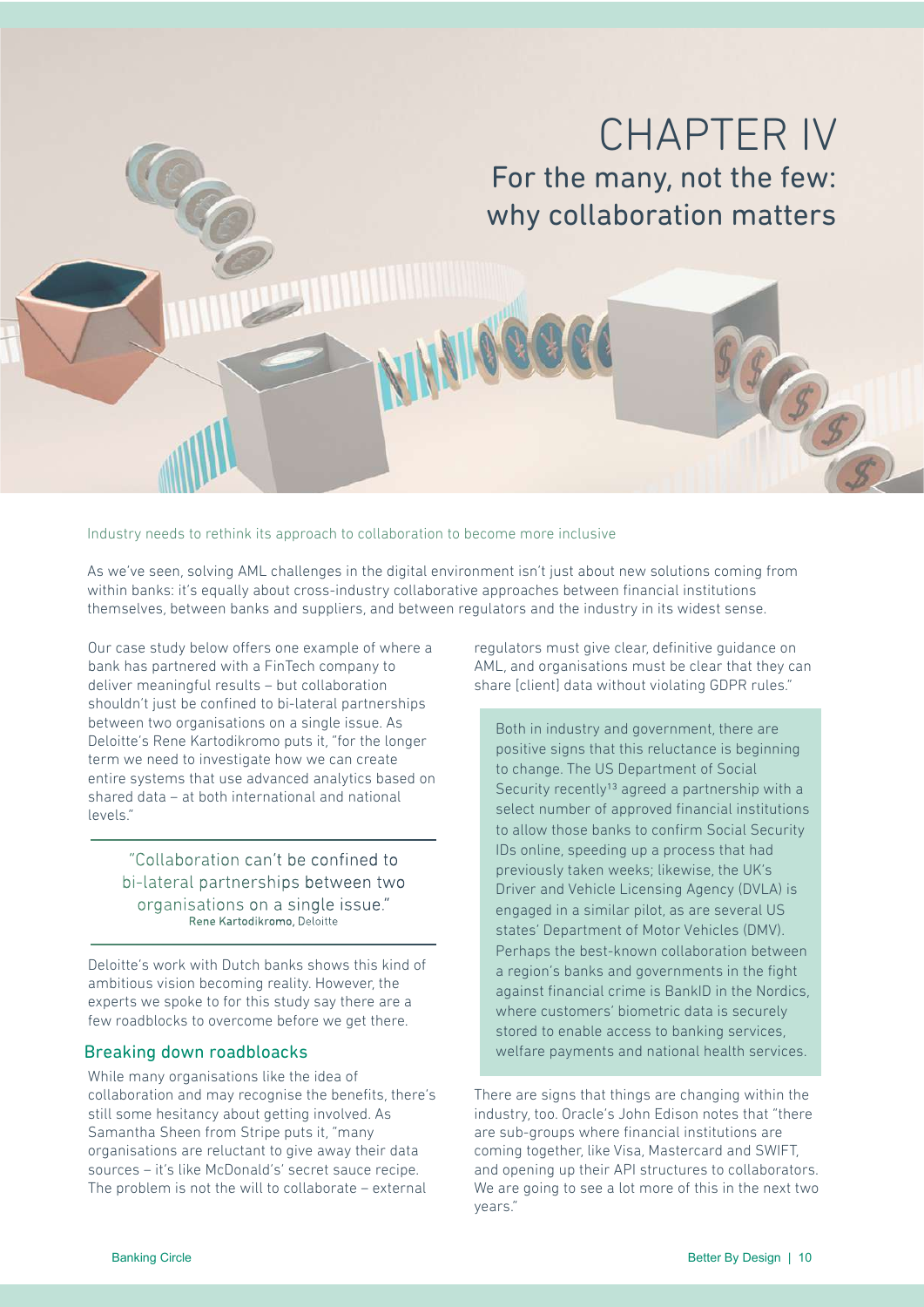### The Magnificent Eight: HSBC introduces AI automation to AML

In January 2021, global banking giant HSBC announced a multi-year partnership with Silent Eight, a start-up which automates money laundering (ML) and terrorist financing (TF) alert systems. Following a successful pilot phase, HSBC plans to deploy Silent Eight's resolution alert system, which will represent a quantum leap over HSBC's existing manual processes supported by non-dynamic statistical models.

In a departure which underlines the importance of both AI and automation to the future of AML, Silent Eight will provide case adjudications for HSBC which are explained and auditable. "Given the growth in alert volumes, and unpredictable spikes driven by global volatility, we saw an opportunity with Silent Eight," says HSBC's group head of compliance services, Matt Brown. In deploying Silent Eight's technologies, HSBC hopes to reduce both the number of false positives generated by its alert system and cut down the number of hours staff spend on investigations and eliminating false positives.

Founded in 2013, Silent Eight uses ML technology to screen financial transactions. It then compares this to sanctions lists, criminal records, court cases and other public and private data, integrating its findings directly with banks' existing technology. Solved alerts are presented in a case management system. Then the supporting rationale is added in a host of different languages. The solution – which the start-up likens to an experienced analyst – is auditable, which means it complies with banking regulations.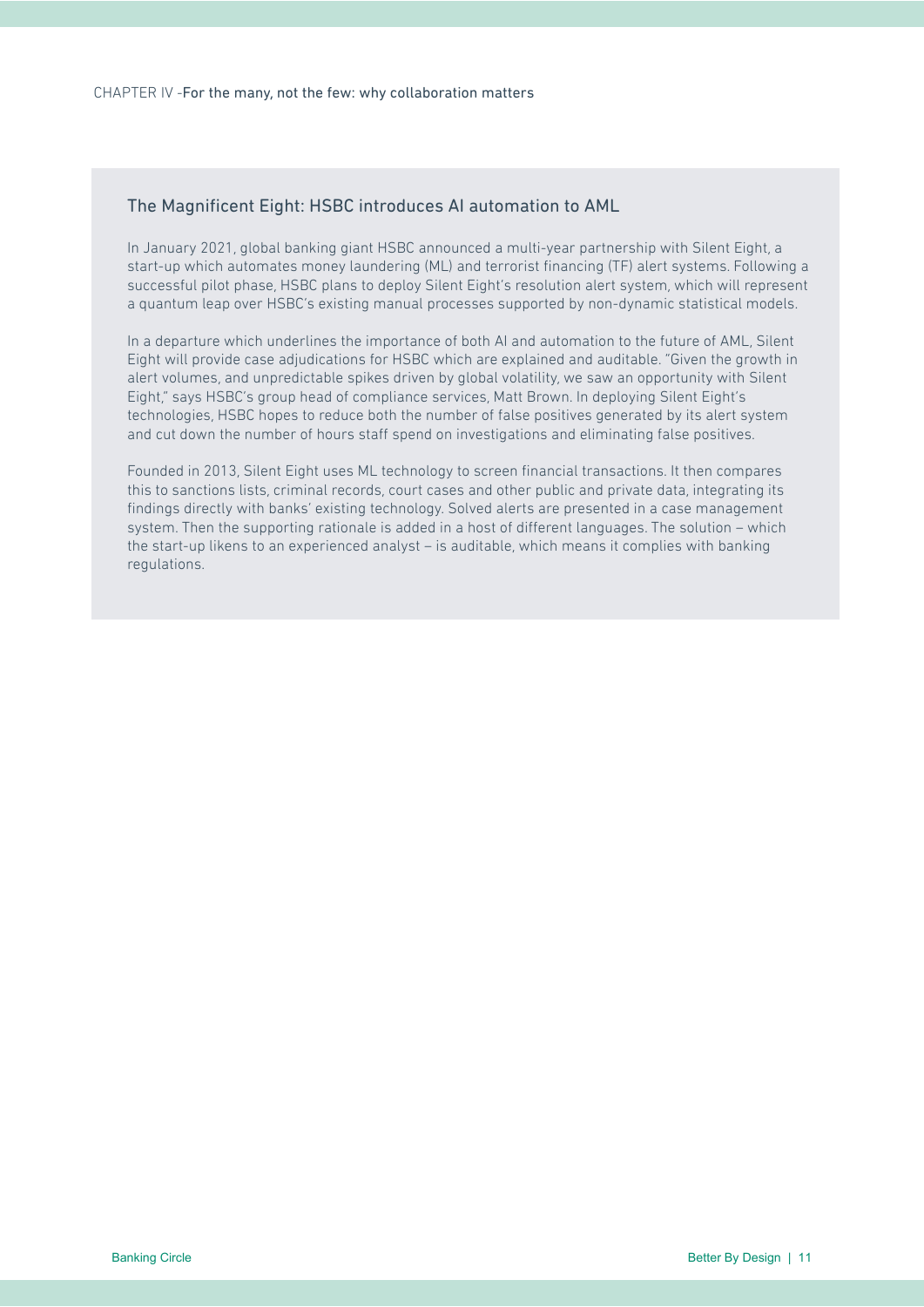<span id="page-12-0"></span>

COVID-19 has led to a raft of new opportunities for criminals as we switch to digital. Regulators must respond with a more considered and flexible approach.

Regulation is an area which provokes strong feelings in an industry as complex and international as banking. On the one hand, the cost of compliance appears to be spiralling, while on the other, banks struggle to keep pace with new regulation just as regulators themselves grapple with relentless criminal ingenuity. As Professor Brigitte Unger puts it, "Crime is on the rise, with the Mafia in Italy gaining ground again, as one example – and we're living in a time of permanent change to which regulators must respond."

"We're not going to see lighter regulation – it's only going to increase." Jane Jee, CEO, Kompli-Global

Senior European bankers responding to our survey<sup>14</sup> rated regulation as one of three biggest external challenges they face (39%). Kompli-Global's Jane Jee says that COVID-19 is partly behind this regulatory headache: "COVID has changed the regulatory environment, because there's been a change in the source of funds for criminal activity. We're not going to see lighter regulation – it's only going to increase."



39% of European bankers cited regulation as one of three biggest external challenges they face. Source: Banking Circle

### Dark before the dawn?

Some of those interviewed for this paper felt that regulators are facing unprecedented challenges, not just because the COVID-19 pandemic has created new sources of revenue for criminals, including the misappropriation of government grants, but because the effectiveness of previous AML approaches has been less than desired.

"Regulators are facing unprecedented challenges, not just from COVID, but because of the low effectiveness of previous approaches." Professor Brigitte Unger, Utrecht University.

Professor Unger argues that previous policy approaches to AML cannot prove that they have had any positive effect. "There's been no solid evidence that these approaches have achieved anything – AML regulation has a big legitimacy problem. Regulators and politicians must do more to prove their effectiveness."

If there are differences of opinion over what regulation will look like in the future, there's little debate about the approach regulators should be taking. When it comes to regulation's future shape, Feedzai's Chris Caruana believes regulators should take a more considered approach: "We should trend towards wiser regulation – not necessarily more regulation.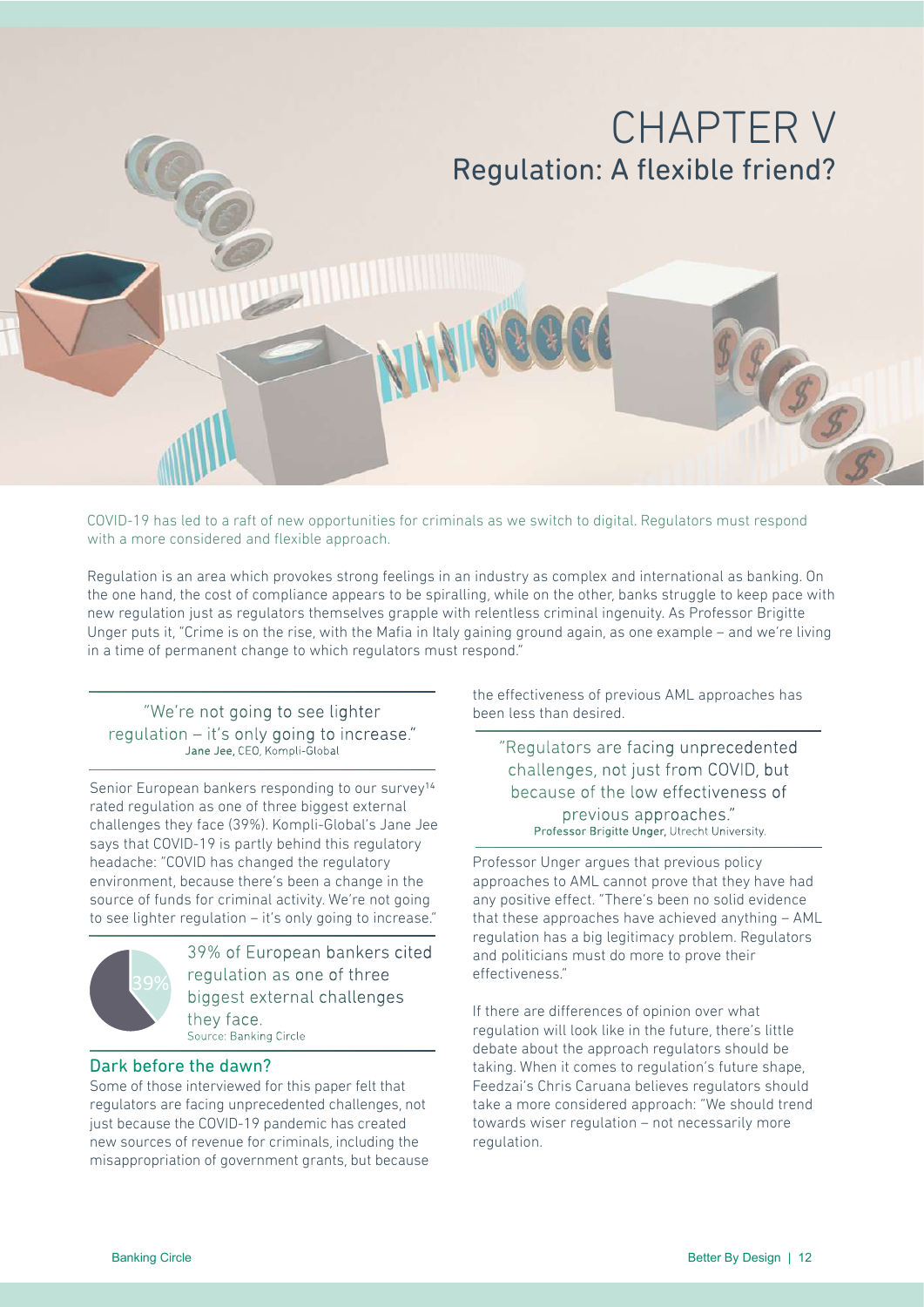### CHAPTER V - Regulation: A flexible friend?

"Gaps are being addressed in the recently minted AML Act in the US and the new sixth Anti-Money Laundering Directive (6AMLD) in the EU<sup>15</sup>. These are necessary first steps. Only when regulators and the industry participants take a proactive stance and employ advanced technology will we tip the scales in the fight against financial crime."

Meanwhile, Unger suggests we may see more, not less, friction between regulators and financial institutions, as punishments such as the US\$1 billion fine handed down to ING<sup>16</sup> become more commonplace. Thinking about what future regulation might look like, she adds, "we'll see a shift in focus in the rich countries from origination to layering" – that is, a switch from the entry point of funds into the financial system towards regulations designed to prevent criminals from distributing, hiding and laundering funds once they are in the financial system.

Wherever regulation ends up, there's no doubt that regulators are going to have to work more closely with industry than before – not least because the number of industries affected by AML regulation is getting bigger as criminals expand their scope of activity beyond banking. As Jon Turnes says, "compliance isn't just getting harder for FIs – it's hitting the SME segment as well. And these non-financial companies are not prepared for close regulation."

Regulators and the wider industry must find more effective approaches through using the right technology – and working together in a spirit of openness. As Stripe's Samantha Sheen puts it, "We need to move more quickly in AML as criminals are getting faster. For instance, there's still a major gap in Europe when it comes to eKYC. Over the past year, people have seen the benefits of eKYC but not much regulatory guidance. There's pressure on regulators to deliver appropriate and effective guidance."

### Castles out of Sand: the UK's regulatory sandbox

Seeking to offer the greater flexibility our experts recommend, the UK's Financial Conduct Authority (FCA) has created a 'regulatory sandbox' for authorised firms, unauthorised firms that require authorisation and technology businesses looking to deliver innovation in the UK financial services market.

The FCA's sandbox provides firms with the ability to test products and services in a controlled environment, and aims to reduce time-to-market and costs. To help companies create products that are acceptable to the regulator, the FCA closely oversees the development and implementation of tests, for example by working with firms to agree bespoke consumer safeguards, and provides support and advice through the testing process.

Sandbox tests are expected to have a clear objective and are conducted on a small scale. Firms test their innovations for a limited period with a limited number of customers. The regulatory sandbox provides access to regulatory expertise and a set of tools to facilitate testing. In 2020, 68 firms applied to use the FCA's sandbox, and the FCA published guidance to firms in those areas where it would like to see more innovation – including money laundering.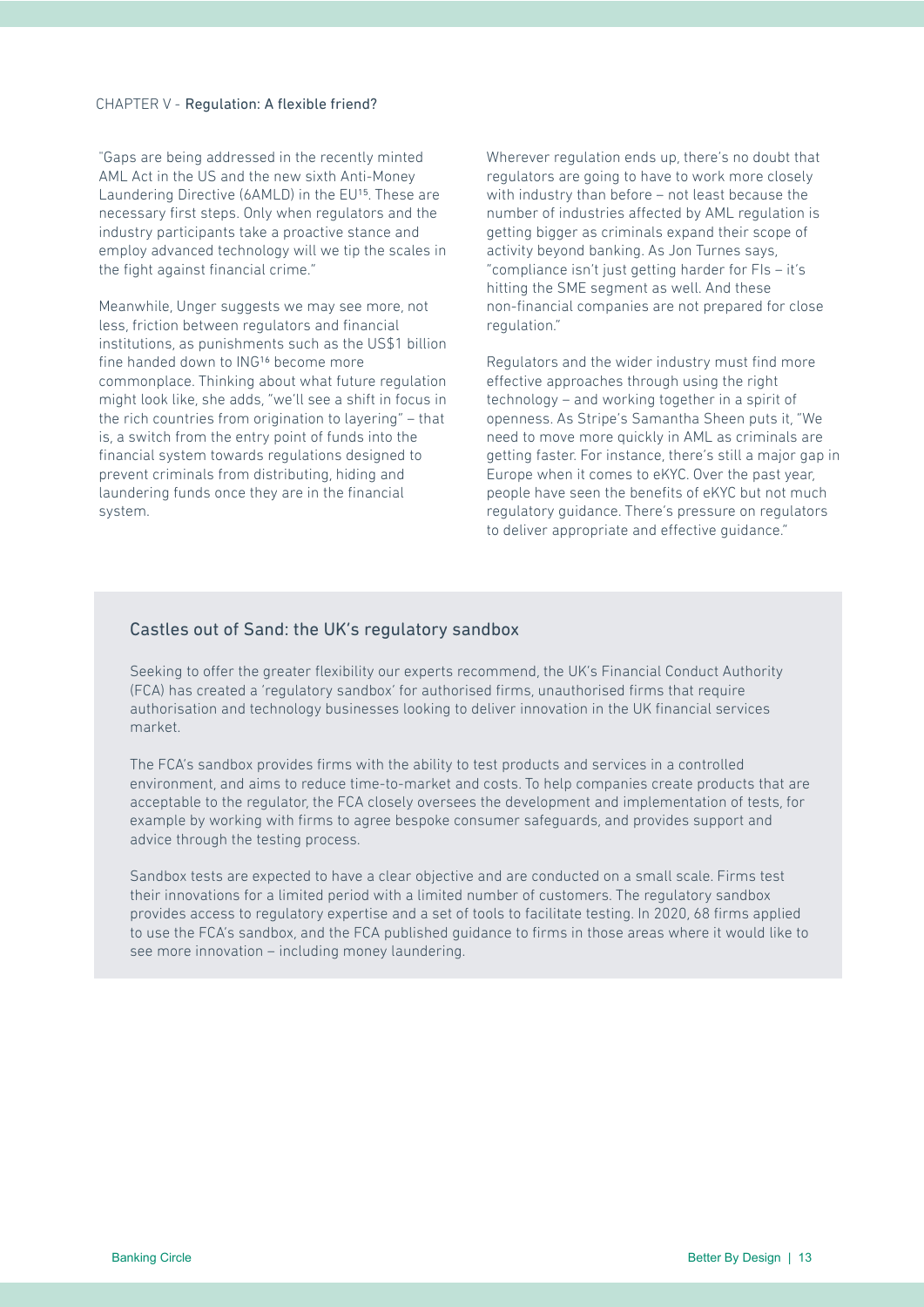# <span id="page-14-0"></span>CONCLUSIONS From the ground up

Our research shows that organisations that agree holistically about the role of AML and compliance within the broader framework of digital transformation across the enterprise stand the best chance of leveraging operational efficiencies

In particular, six steps have been identified that financial services providers can apply to re-think the connection of compliance and AML to the wider business:



### **ORGANISATION**

Organisational design matters. As well as implementing new technologies, banks should be breaking down walls inside their organisations and hunting down relevant pools of data across different functions. AML should be elevated within the organisation to be the direct responsibility of the senior risk manager and pull together experts from compliance, operations, technology and risk.

### **TECHNOLOGY**

Introducing Artificial Intelligence and Machine Learning to your AML strategy is non-negotiable. With the advent of Faster Payments and, from January 2021, blockchain-based international currency transfers, monitoring and dispute resolution systems that rely on manual processes will no longer achieve the desired results.

It's no longer just about banks. Bank clients and partners need to be fully engaged in the battle against money laundering. Regulators are quite rightly placing SMEs and FinTechs under the same level of scrutiny as financial institutions, and banks should be working with clients and partners to ensure AML monitoring and reporting are up to



### IMPLEMENTATION

AI-led solutions must be applied consistently, end-to-end, across the value chain. Unless AI solutions and process automation are employed end-to-end, manual-led processes will continue to introduce errors and inconsistencies – as well as slowing transactions down. Financial institutions also need to improve the quality of data they're using from both internal and external sources, and consider widening the range of sources they use.



### INNOVATION

New approaches to regulation are needed –more flexible, more collaborative. Rules-based approaches are going to be increasingly difficult to defend given the rate of change we're currently experiencing in the market. The answer is a more flexible approach to regulation which includes experimentation (sandboxes) and direct collaboration with banks, FinTechs and SMEs.



scratch.

### **COOPERATION**

**COORDINATION** 

Cross-industry collaboration must get better. What Dutch banks are working on in partnership with the Netherlands' AFM and consulting firms shows what can be achieved. Banks must now consider both national and international collaborations, sharing data and approaches to combat increasingly sophisticated and international criminal organisations.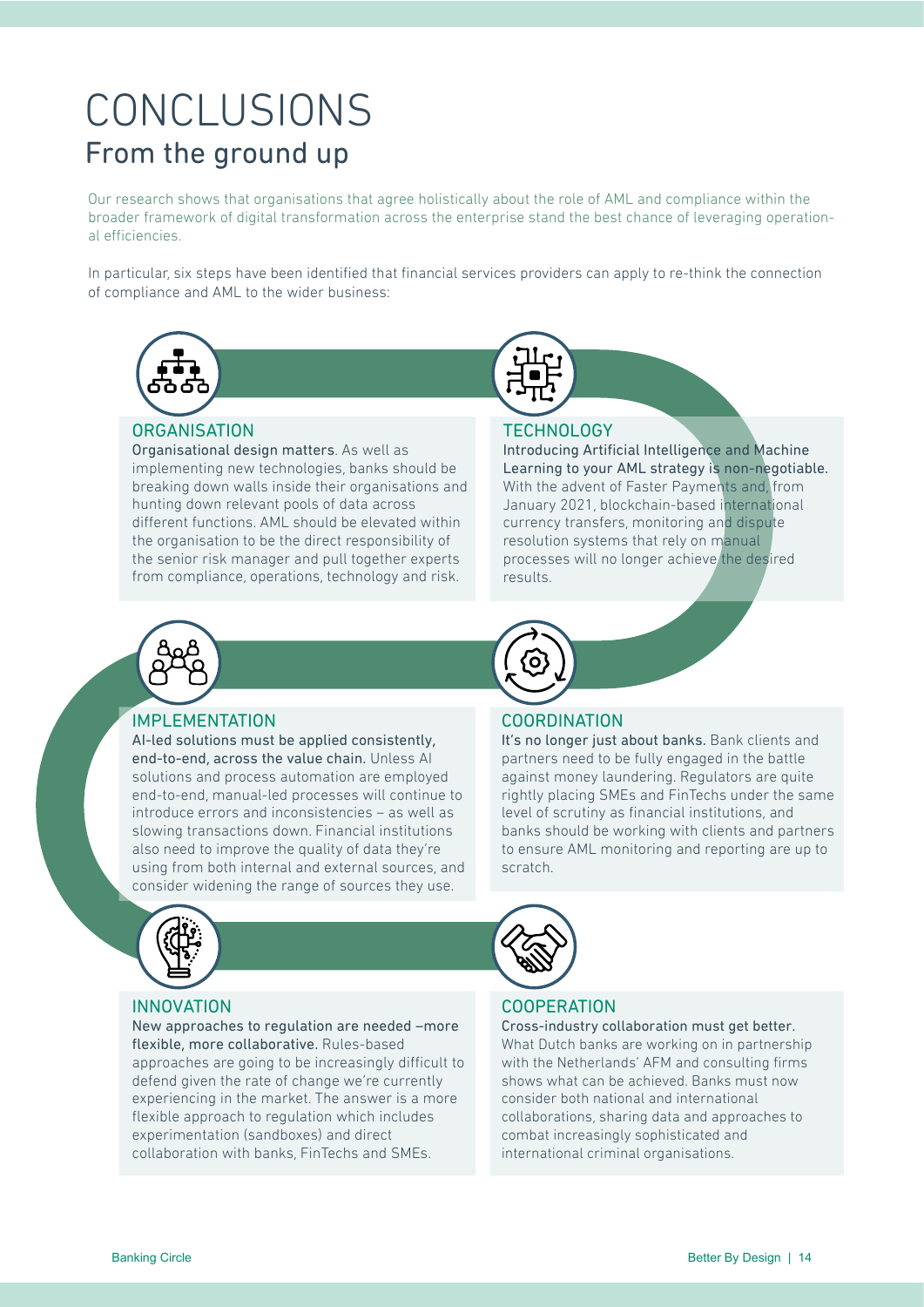# <span id="page-15-0"></span>Sources

1. See Corporate Compliance Insights, 10 November 2020: https://www.corporatecomplianceinsights.com/financial-crime-covid-19-aml-fines/

2. Duff & Phelps, 10 August 2020: "2020 AML fine values already surpass 2019" https://www.duffandphelps.com/about-us/news/duff-phelps-global-enforcement-review-2020-launched

3. Source: Banking Circle survey, Nov 2020

4. Source: Deloitte, The Netherlands, 2020

5. Source (op.cit): Banking Circle survey, Nov 2020

6. Financial Crime and Compliance Management Products, Oracle Europe, 2020

7. See November 2020 report from FIS: https://www.fisglobal.com/en/flavors-of-fast

8. See Deloitte Insights, December 2020: https://www2.deloitte.com/us/en/insights/industry/financial-services/financial-services-industry-outlooks/bank ing-industry-outlook.html

9. See Featurespace, "Financial Crime 2020-2021 Report": https://www.finextra.com/newsarticle/37226/last-years-challenges-in-financial-crime-will-gather-pace-in-2021

### 10. See:

https://www.theclearinghouse.org/banking-perspectives/2015/2015-q1-banking-perspectives/articles/real-time -payment-fraud

11. See "Improving AML Policy", Department for Economic, Scientific and Quality of Life Policies, The European Parliament, May 2020

12. Source (op.cit.) Banking Circle Survey, Nov 2020

13. See Federal Technology World, June 7, 2019: https://fcw.com/articles/2019/06/07/ssa-number-verification-electronic.aspx

14. Source (op.cit.): Banking Circle survey, Nov 2020

15. Although no longer in the EU, the UK adopted the provisions of the 5th AMLD from the EU on 10 January 2020, alongside the recommendations made by the global Financial Action Task Force (FATF)

16. See ACFCS, September 6th,2018: "Netherlands largest bank to pay \$1 billion" https://www.acfcs.org/netherlands-largest-bank-to-pay-nearly-1-billion-to-dutch-authorities-in-historic-aml-sett lement/



MagnaCarta Communications is the specialist communications, research and marketing consultancy for the global payments and financial technology industry.

The publisher of the Fintech Disruptors Research Series tracking global and regional fintech trends, the firm provides a full range of strategic marketing and communications services to help clients develop an original voice in the rapidly-evolving fintech ecosystem.

### www.magnacartacomms.com

Contact Simon Hardie MagnaCarta Communications simon@magnacartacomms.com